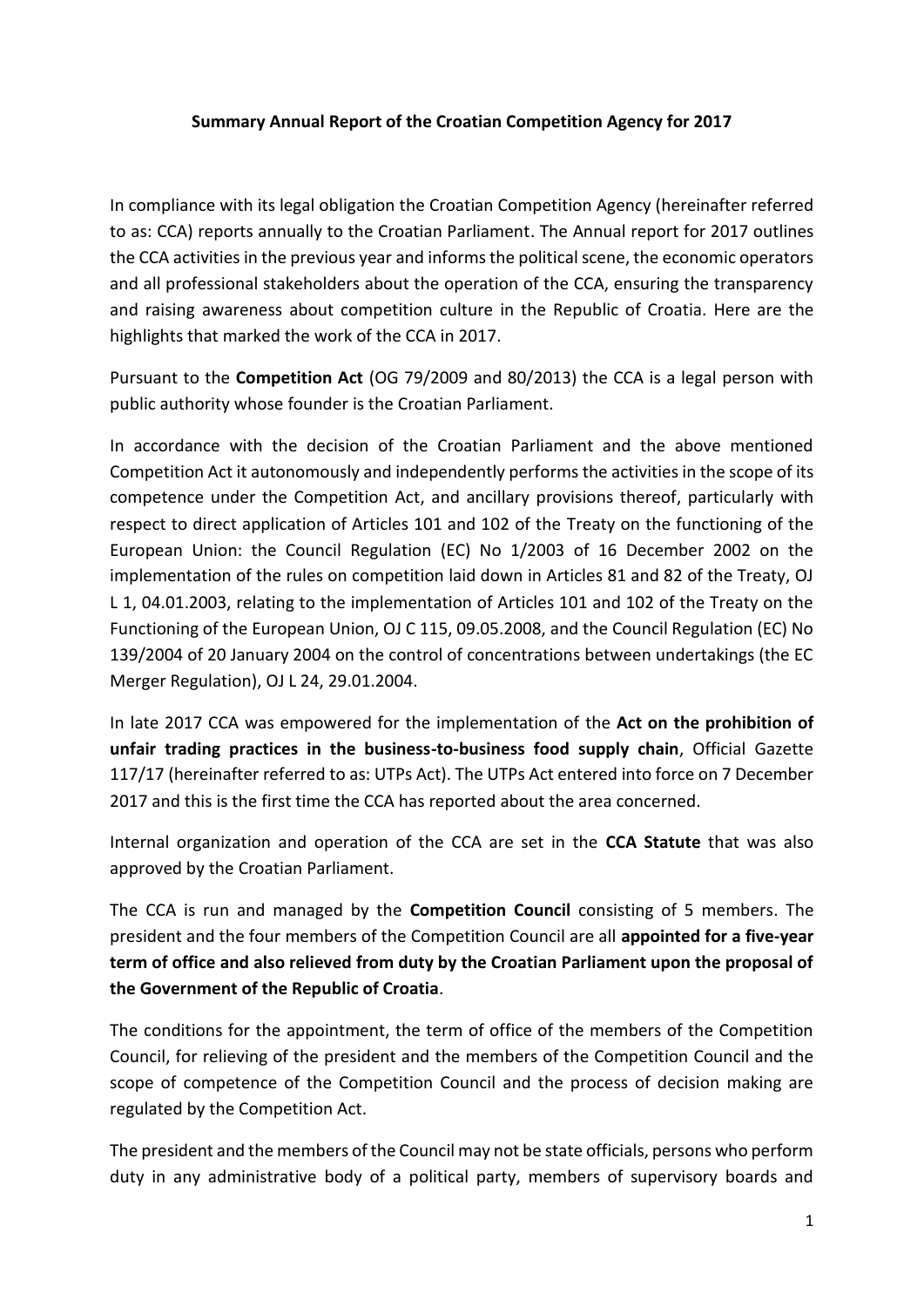executive bodies of undertakings, or members in any kind of interest associations, which could lead to conflict of interest.

The president and the members of the Council are appointed for a five-year-term of office and they are employed in the CCA.

The president of the Competition Council represents the CCA and is responsible for the legality of its decisions.

The Competition Council adopts its decisions at its sessions, with the majority of votes, where no member of the Council can abstain from voting.

**The CCA was established pursuant to the decision of the Croatian Parliament on 20 September 1995** under the first 1995 Competition Act that for the first time introduced major competition rules applicable in the European Union and ensured the establishment of an independent national competition authority. The CCA became operational in 1997.

The task of the CCA is to prevent and sanction prevention, restriction and distortion of competition (hereinafter referred to as: distortion) and covers the **prohibited agreements between undertakings**, **abuse of a dominant position of undertakings and assessment of compatibility of concentrations between undertakings**.

The CCA uses the powers entrusted to it by the Competition Act in carrying out the procedures and market investigations. Besides the activities of the CCA relating to the enforcement of competition rules the CCA is also actively involved in competition advocacy. Most powerful tool in this area are expert opinions that the CCA issues regarding the compliance with competition rules of draft proposals for laws and other legislation, as well as the existing laws and other legal acts, it conducts regulatory impact assessment and gives other comments on related issues raising competition concerns. These opinions are given at the request of the Croatian Parliament, the Government of the Republic of Croatia (hereinafter: Government), central administration authorities, legal persons with public powers and local and regional self-government units.

In the assessment of restrictive agreements between undertakings and abuse of a dominant position by the undertakings in the market a parallel application of Articles 101 and 102 of the TFEU and the provisions of the national competition law is possible. Where the EU law applies the CCA closely cooperates with the European Commission and the national competition authorities within the European Competition Network (ECN). In general, these proceedings are rather complex and lengthy.

In the area of antitrust the CCA always opens *ex oficio* proceedings. The initiative for the opening of the proceedings may be filed by any natural or legal person, professional association or an organization of some common economic interest, chamber, consumers' association, the Government or other central, regional or local administration authority on the basis of a written complaint, request or notice.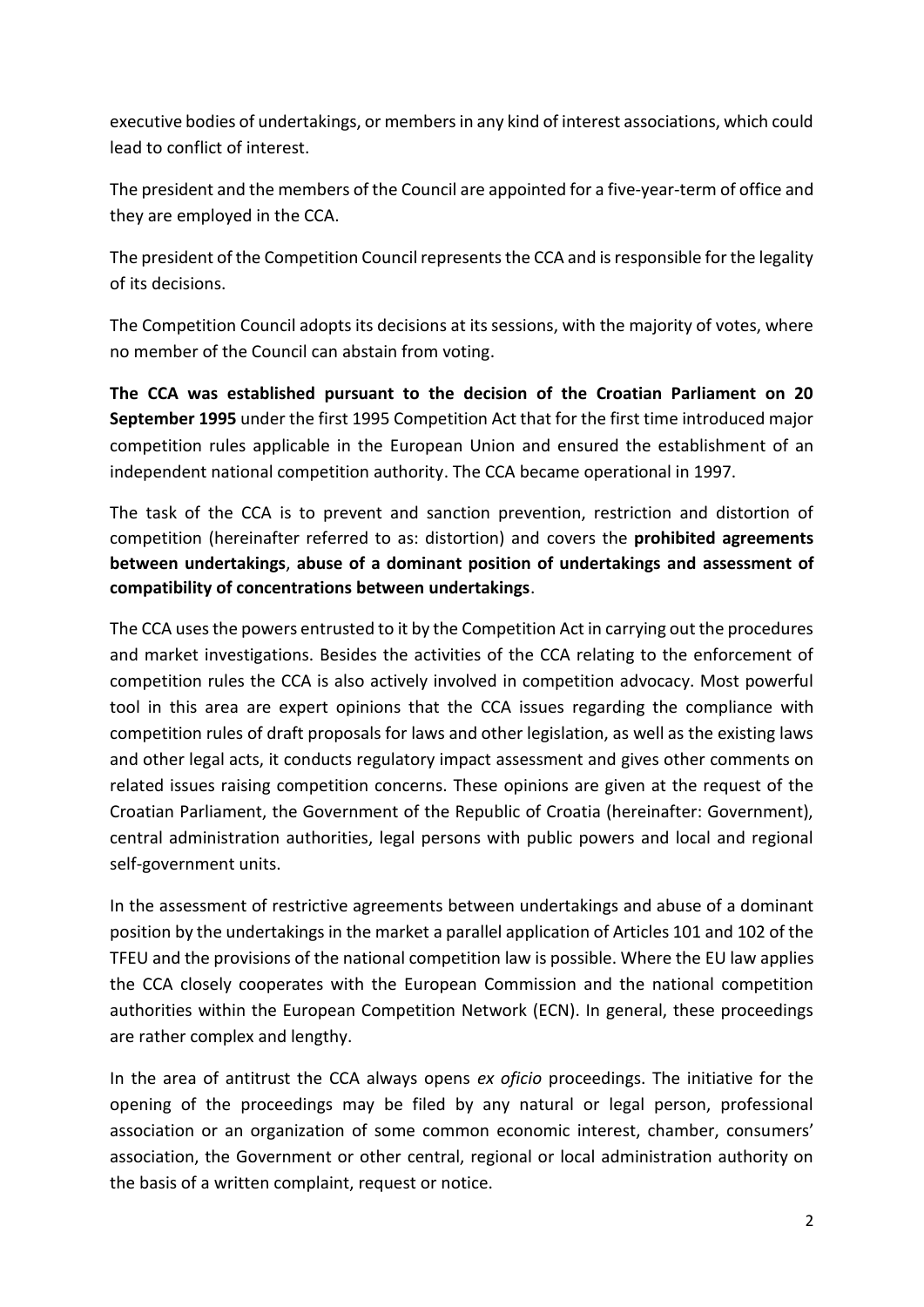Where the CCA establishes an infringement of the Competition Act or Articles 101 or 102 of the TFEU it sets and imposes fines on undertakings that have committed the infringement up to 10 per cent of the turnover of the undertaking concerned. The exact level of the fine is decided on the basis of the criteria listed under the Competition Act and the separate Regulation on the method of setting fines. When setting the fine, the CCA particularly takes into consideration the gravity and duration of the infringement, aggravating and mitigating circumstances, recidivism and the cooperation with the CCA during the course of the proceeding.

Against the decisions of the CCA no appeal is allowed but the injured party may bring a **claim** before the High Administrative Court of the Republic of Croatia. However, in the case of a noinfringement decision or a decision on termination of the proceeding, the complainant or the person enjoying the same procedural rights as the complainant can also take action.

In 2017 the High Administrative Court of the Republic of Croatia ruled in **9 competition cases** against the decisions of the CCA. The relevant court dismissed all the cases or rejected the claims.

It is worth mentioning here that according to the figures published by the EU Justice Scoreboard the **duration of the court proceedings in competition matters of some 200 days** brings Croatia to the **second place of speed and efficiency**, immediately following the United Kingdom.

The CCA carries out **preliminary investigations in the relevant market** with the view to defining possible competition concerns on the basis of which it initiates the antitrust proceedings. In 2017 these preliminary investigations were carried out in **24 relevant markets**.

In a number of cases that involved shorter and minor infringements of competition rules the CCA continued to advocate **committments as a settlement mechanism** wherever the proposed remedies were viable and proportionate to possible negative effects on competition. Competition was quickly restored, no fines were imposed and, most importantly, procedures were shorter and efficient.

In the area of **merger control** the report year was focused on telecommunications. The concentration between the undertakings **OT-Oprima Telekom d.d./H1 Telekom d.d.** was conditionally approved, whereas in the case **HT-Hrvatski Telekom d.d./OT-Optima Telekom d.d.** the duration of concentration was extended. The new decision defined new measures, conditions and deadlines that had to be met by the parties to the concentration in order to retain Optima's position in the relevant market as the third independent rival, or to sell Optima and thereby open the possibility of creating a new operator that would be the third operator in the Croatian telecom market.

In the above-mentioned cases the remedies were imposed to eliminate the negative effects on competition. It must be noted that in such complex cases the CCA has to take some 100 to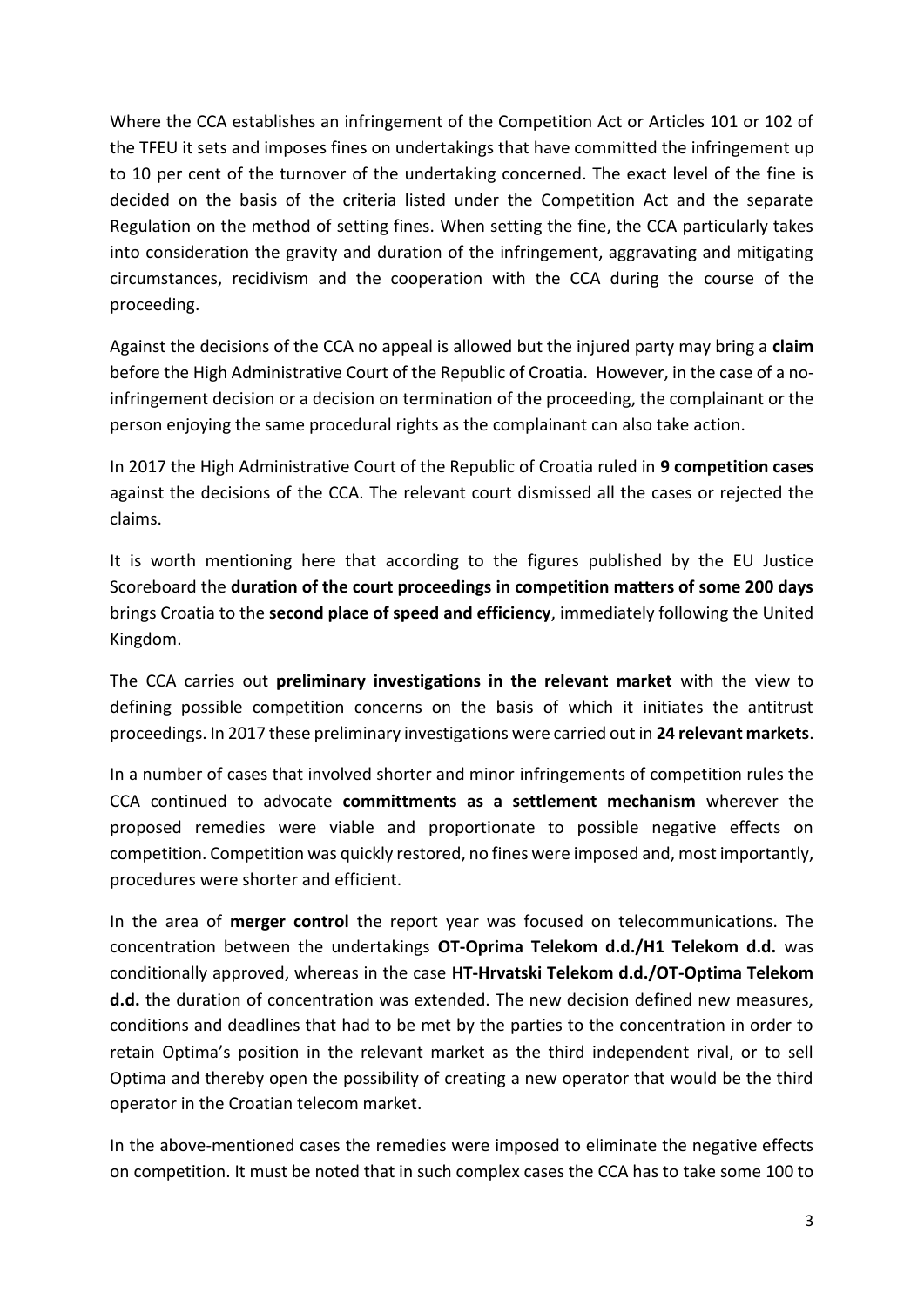150 procedural steps and collect and analyse hundreds of pages of documentary evidence in order to make a decision.

Besides these two cases where the concentrations were assessed in Phase II, in 2017 the CCA also took some decisions involving the assessment in Phase I. These were the approved concentrations between Müller d.o.o./Kozmo (part of Konzum d.d.), SPAR AG Austria /BILLA d.o.o., BILLA Nekretnine d.o.o., Minaco d.o.o. and VIPnet d.o.o./Metronet Telekomunikacije d.d.

There were some more complex merger cases closed in the first phase, such as OTP banka d.d./Splitska banka d.d., RWE Hrvatska d.o.o./Gradsko komunalno poduzeće Komunalac (Koprivnica), ARRIVA Hrvatska d.o.o./Autotrans d.o.o. and Baumit GmbH/W&P Baustofe GmbH/Konoch/Kerma&Co. KG.

The CCA has been particularly concerned about the rise in unnotified concentrations in the electronic media sector in 2017. To be precise, the number of concentrations that have not been previously notified to the CCA has doubled since 2016, but what is more, recidivism where parties in the media sector who have already been fined for the same infringement, choose not to make a voluntary merger notification is on the rise, too. This is a clear sign that the legislative framework regulating the media mergers should be revised (in particular the Media Act) or the CCA should be empowered to impose higher fines on the undertakings in the media sector.

In 2017 there were **390 notifications of concentrations** with an EU dimension that were notified to the European Commission and then, in line with the EC Merger Regulation, transmitted to all Member States on the account of the fact that any Member State referred to in the reasoned submission may express its agreement or disagreement as regards the request to refer the case. Namely, in line with the EC Merger Regulation and within the European Competition Network (ECN) cooperation, under the rules governing the referral of concentrations from the European Commission to the EU Member States and in line with the submission procedure, a well-placed authority to deal with the case is decided.

In the report year the **CCA was again acting proactive in competition advocacy**, it promoted competition law and policy, its benefits for the consumers and undertakings. Within its deterrence policy the CCA promotes competition through its opinions on laws and other activities preventing anticompetitive practices regarding the compliance of laws and other pieces of legislation in force in the Republic of Croatia with the mandatory rule of law in the area of competition.

Within its competition advocacy activities, the CCA conducts **market studies** as research projects with the purpose of gaining an in-depth understanding of how particularly sensitive sectors or markets work. These sectoral inquiries are carried out on the CCA's own initiative with the view to detecting and removing any market failures and anticompetitive practices of the undertakings. Some of these sector inquiries have been regularly conducted for 15 years,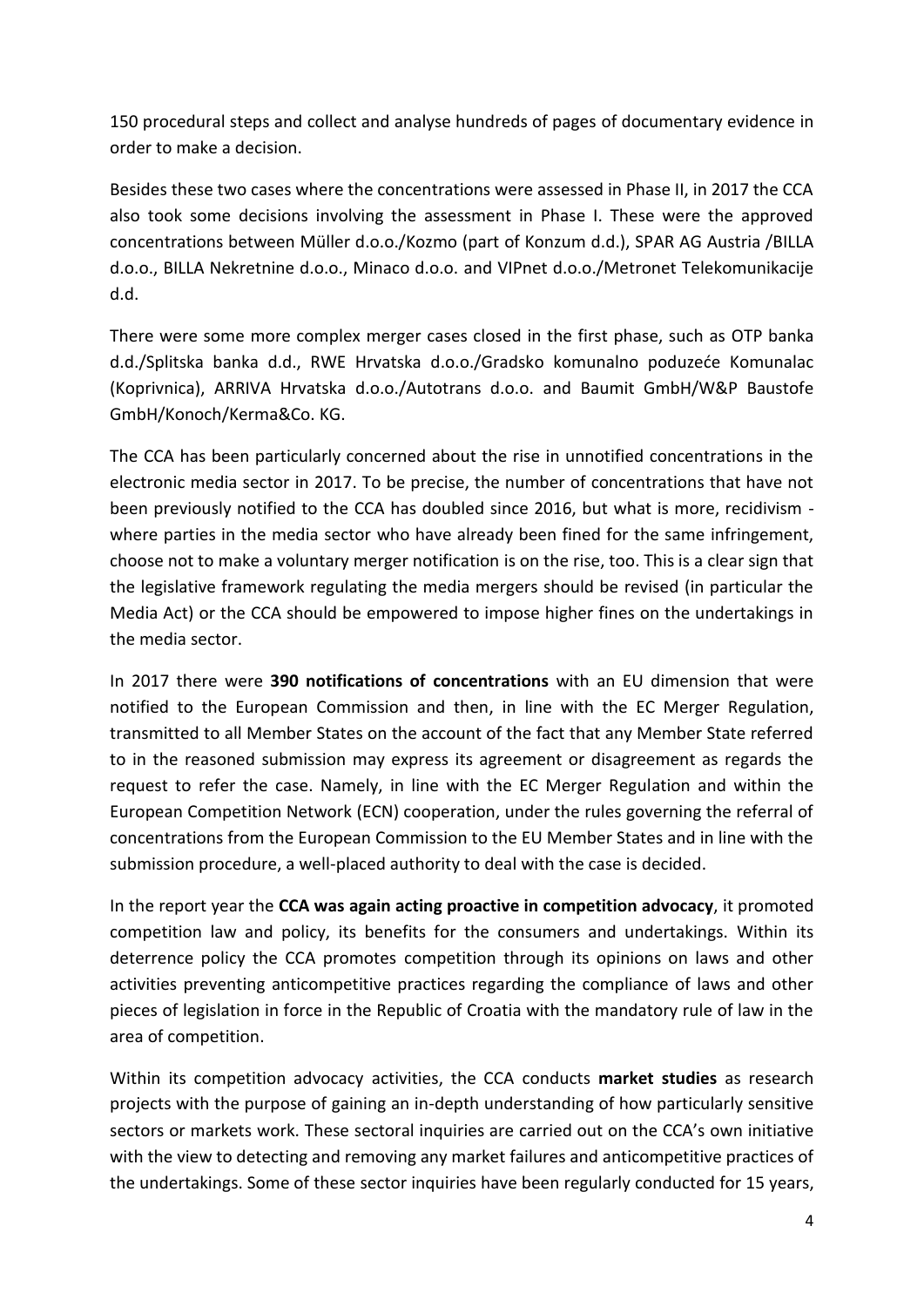such as the retail groceries' market study (market research in food, beverages, toiletries and household supplies) and the press publishing market study. In addition, in 2017 the CCA performed the insurance market study.

In accord with its **transparency policy** the CCA has continued to publish its decisions on its official website and provide replies to the inquiries of the press. In 2017 there have been 88 decisions and 11 press releases published and 40 replies to the journalists' questions.

The CCA communication activities also included the publication of 11 issues of **monthly ebulletin** *AZTNinfo* in 2017.

The transparency of the work of the CCA has also been ensured by guaranteeing access to files within the meaning of the **Act on the Right of Access to Information**, guaranteeing the right of all individuals and legal entities to obtain information held by public authorities. In 2017 there were 9 requests for access to files  $-7$  thereof were cleared, 2 were denied. The information commissioner has been communicated the Report on the implementation of the Competition Act for 2017.

**In 2017 the CCA resolved a total of 645 cases**. This is a slight increase of 0.6 per cent in comparison with the previous report year.

On its 20th anniversary it is worth mentioning that the CCA resolved **more than 8,000 cases since its establishment in 1997**.

On 31st December 2017 there have been **18 pending (ongoing) cases**.

The above-mentioned figures have been achieved by **44 employed persons** – the number that has not changed since 2016.

The complexity of the work of the CCA asks for a **highly qualified staff** – 75 % of the staff holds a degree or similar whereas 23 % hold a postgraduate degree, masters, specialists or a professional doctorate degree. Only one employee has secondary education. 80 % of the staff are masters of law or masters of economy. All the employed lawyers (17) have passed a bar exam which is one of the mandatory qualifications for a case handler in the CCA.

However, the experts tend to leave the public sector – the problem the CCA is permanently facing like many other EU national competition authorities. These are high-profile experts with specific knowledge and work experience that is very much sought on the labour market. The CCA cannot deal with the problem alone particularly taking into account the so called "2 for 1" government clause that prohibits employment of one new expert unless two leave.

In the report year the CCA has also actively participated in some far-reaching **legislature activities** both at the national and global level.

First of all, the CCA organized and lead the working group for the adoption of the **Act on actions for damages for infringements of competition law**, OG 69/17 that entered into force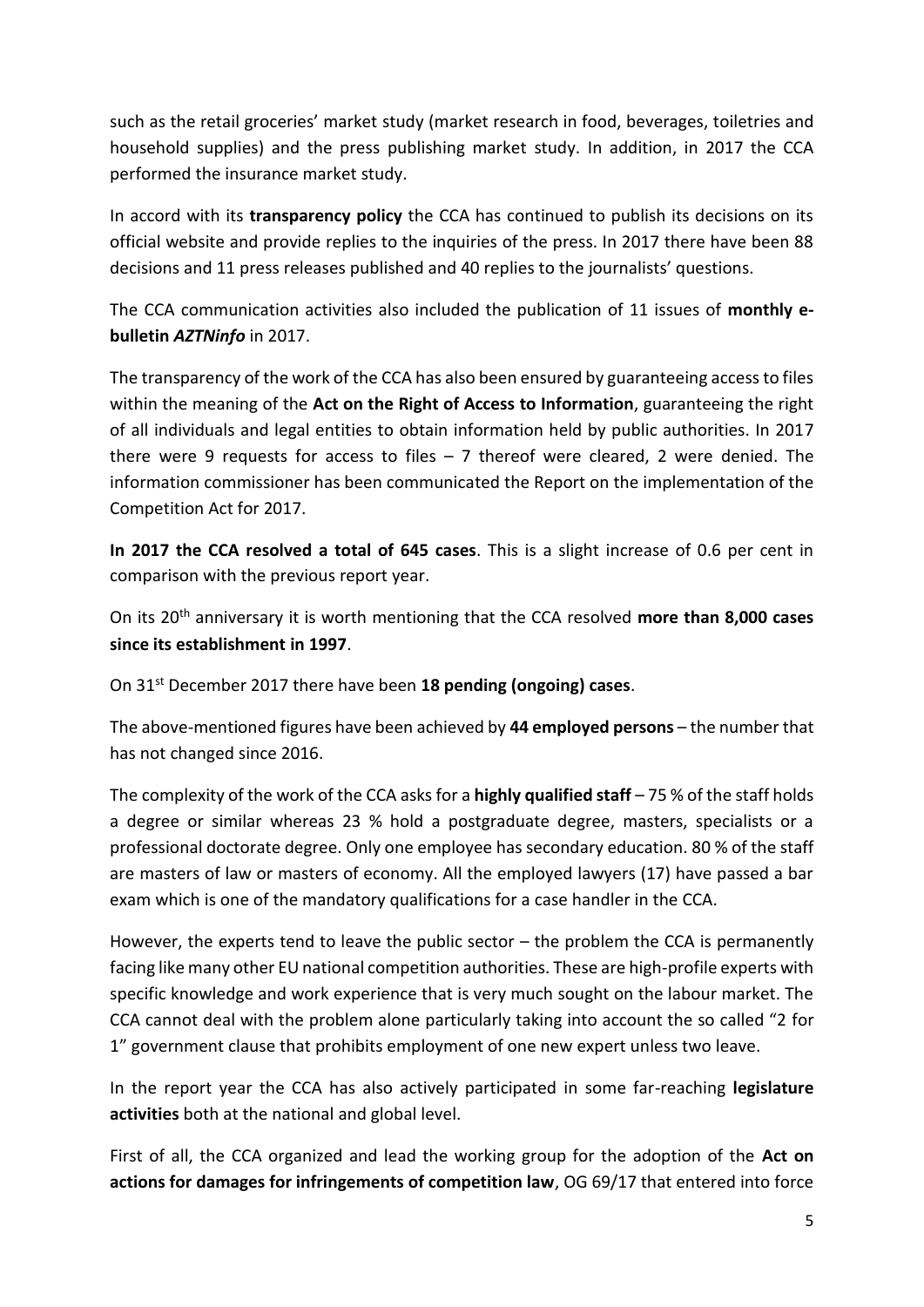in July 2017. The piece of legislation concerned transposes the EU Directive no. 2014/104 on actions for damages under national law for infringements of the competition law provisions and empowers the Croatian commercial courts for the direct application of Articles 101 and 102 of the TFEU in private litigation and claims for damages or the amount of damages to be awarded for the infringements of the Croatian Competition Act or Articles 101 or 102 of the TFEU.

Subsequently, the CCA drafted and proposed to the Government the adoption of the **Regulation on the amendments to the Regulation on immunity from fines and reduction of fines,** OG 96/17.

In addition, the CCA proposed to the Ministry of the Economy, Entrepreneurship and Crafts at the end of 2017 the adoption of the amendments to the **Competition Act and drafted the text of the proposed revisions** with the purpose of:

a) defining the status of the CCA as an autonomous and independent legal person performing the activities of a general national regulatory authority in the area of competition in charge of all markets within the scope and in line with the competences defined by the Competition Act. This is necessary on the account of the fact that even though the existing Competition Act implies that the CCA is a national regulatory authority in charge of competition in all markets, it fails to provide an explicit definition of the CCA as a national and general regulatory authority in charge of competition issues on all markets;

b) enabling the CCA to propose to the Government the adoption of provisions revoking the block exemption from the general ban of the agreements under Article 8 paragraph 1 of the Croatian Competition Act for certain categories of agreements, in case the market situation or market conditions change,

c) ensuring the termination of the Regulation on block exemption granted to insurance agreements,

d) corrigendum of three provisions of the existing Croatian Competition Act dealing with concentrations between undertakings (Article 17 paragraph 6, Article 19 paragraph 7 and Article 58 paragraph 1 item 13) with the view to ensuring proper application of the EU competition law where the European Commission decides to refer the assessment of a particular concentration between the undertakings producing effects on trade between the Member States to the CCA (regardless of the fact whether the turnover thresholds at the national level are fulfilled or not). Namely, the current Article 19 paragraph 7 of the Croatian Competition Act reads that "where the Commission decides within the meaning of the Council Regulation (EC) No. 139/2004 not to assess a concentration producing effect on trade between the EU Member States that at the same time meets the conditions under Article 17 of this Act and that the assessment of the concentration concerned should be assigned to the Agency, the parties to the concentration at issue shall notify the proposed concentration to the Agency within 30 days from the date of the receipt of the relevant decision of the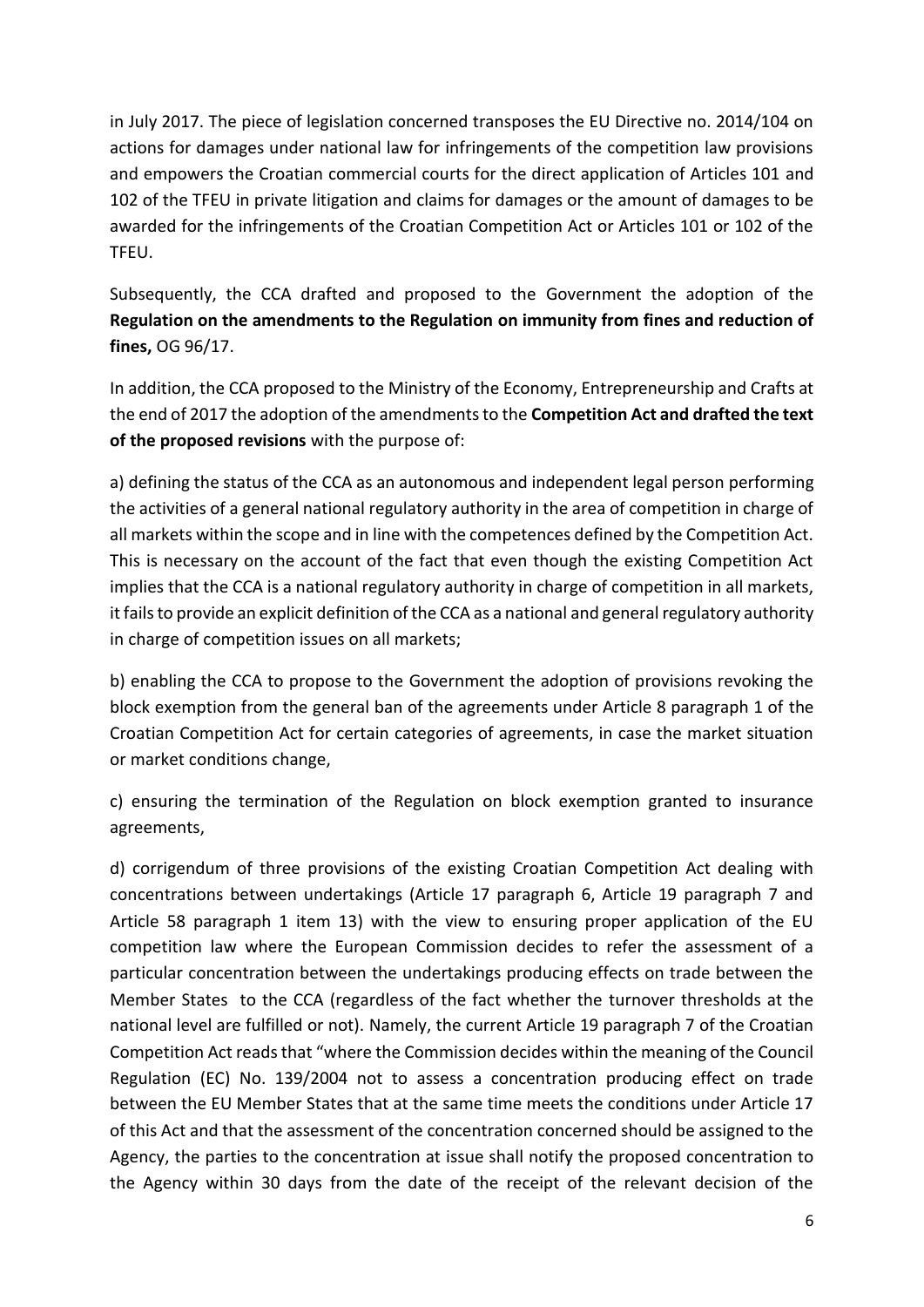Commission." In other words, the current reading of this provision, despite the fact that the European Commission holds the CCA, a national competition authority, the best-placed authority to carry out the assessment of the concentration concerned, the CCA cannot assess the concentration producing effect on trade between the EU Member States that had been notified to the European Commission within the meaning of the Regulation (EC) No. 139/2004, if the turnover thresholds provided under Article 17 of the Croatian Competition Act are not met.

On the other hand, the revisions would enable the CCA to terminate the proceedings that it opened as a national competition authority pursuant to Article 101 or Article 102 of the TFEU. Namely, the existing provision under Article 58 paragraph 1 item 13 of the Croatian Competition Act stipulates, among other things, takes non-infringement decisions within the meaning of the provisions of the Croatian Competition Act or Article 101 or Article 102 of the TFEU. Such a provision contravenes with the EU competition law, concretely, Article 5 paragraphs 1 and 2 of the Council Regulation (EC) No 1/2003 in the part where it refers to Articles 101 and 102 of the TFEU.

The proposed revisions mentioned above have been submitted to the Ministry of the Economy, Entrepreneurship and Crafts whereas the adoption of the revised Croatian Competition Act is expected in 2018.

The legislative activities of the CCA in 2017 at the international level involved the work on drafting of the **Directive of the European Parliament and of the Council to empower the competition authorities of the Member States to be more effective enforcers and to ensure the proper functioning of the internal market**. The proposed text of the Directive was published by the European Commission in March 2017. The new rules are aimed at empowering the competition authorities to be more effective enforcers of the EU competition rules.

This Directive sets out certain rules to ensure that national competition authorities have the necessary guarantees of independence, resources, and enforcement and fining powers to be able to effectively apply Articles 101 and 102 TFEU so that competition in the internal market is not distorted and that consumers and undertakings are not put at a disadvantage by national laws and measures which prevent national competition authorities from being effective enforcers. It is necessary to ensure fairer and more open competitive markets in the EU, in which undertakings compete more on their merits and without company erected barriers to market entry, enabling them to generate wealth and create jobs.

The Position of the Republic of Croatia regarding the Proposal of the Directive concerned was adopted by the Croatian Parliament on 6 October 2017. In the period from June to October 2017 meetings in the EU Council were held where the delegations from the Member States provided the European Commission with their proposals and comments on the first draft of the Directive. Besides the meeting in the EU Council, the representatives of the national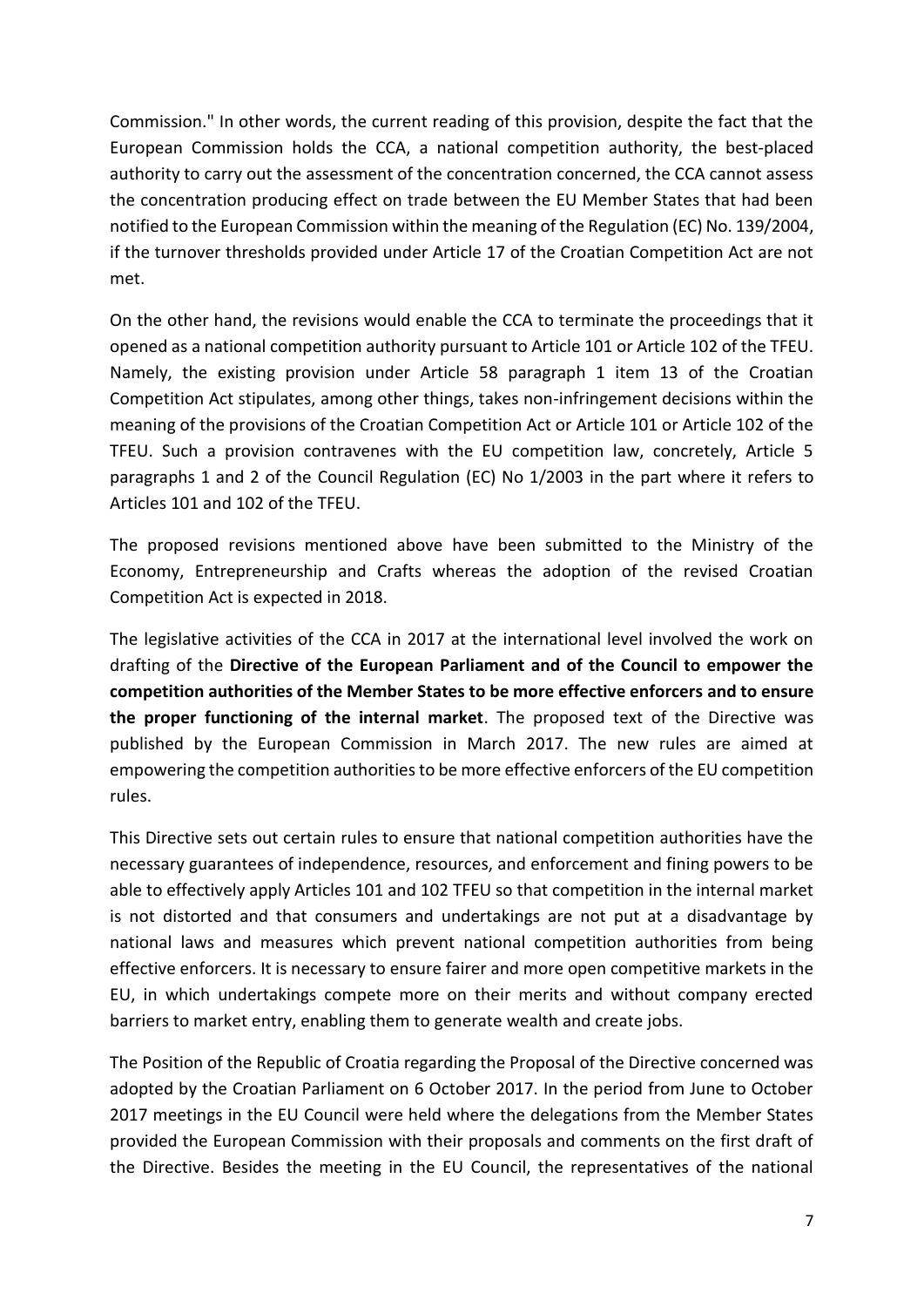competition authorities took part in the consultation with the European Economic and Social Committee that made its report and proposed revisions in the text of the Directive. In the first half of 2018 the text of the Directive was completed and agreed with the EU Parliament. The publication of the Directive is expected by the end of 2018 whereas the deadline for its transposition in the legislative frameworks of the Member States will be two years.

Within its international cooperation the representatives of the CCA continued with its activities in the OECD Competition Committee. Despite the fact that Croatia is not yet the OECD member the CCA has been actively participating in the work of the Competition Committee since 2016. The efforts made by the CCA within the OECD activities that are open to the non-member countries together with its energy that has been put into becoming the participant, in collaboration with the Ministry of Foreign and European Affairs, have been acknowledged.

For years now the representatives of the CCA have been participating in the seminars of the OECD (GVH) Regional Centre in Budapest that fully covers the costs. The experts of the CCA also participated in OECD Global Forum in Paris.

## **In 2017 the CCA marked its 20th anniversary – 20 years of operation, establishment and development of competition law and policy in Croatia.**

This was the occasion to invite the representatives of the Committee for the Economy of the Croatian Parliament to the CCA – this was the first time the **representatives of the Croatian Parliament had visited the CCA** and got acquainted with its work on the premises of the CCA.

The 20<sup>th</sup> anniversary was marked with two international conferences about competition law and policy – **10th FTC Annual Seminar for SEE on Economic Issues in Competition Law and International Conference on Competition Law and Policy**. The latter was the opportunity to show the importance of the role of the CCA in the enforcement of competition rules and the creation of competition culture in the Croatian society.

## **In 2017 the CCA was empowered for enforcement of unfair trading practices provisions in food supply chain. The Act on the prohibition of unfair trading practices in the business-tobusiness food supply chain (UTPs Act)** entered into force on 7 December 2017.

The UTPs Act establishes the rules and effective redress mechanisms to eliminate UTPs being imposed by a trading partner in the food supply chain where a superior bargaining position is abused by the buyer and/or the processor or the re-seller with respect to the supplier.

The UTPs Act wants to establish, ensure and promote the fair-trading practices that would protect the participants in the food supply chain.

The addressed actors of the UTPs Act are all the participants in the food supply chain  $$ producers, buyers, processors, wholesalers and retailers.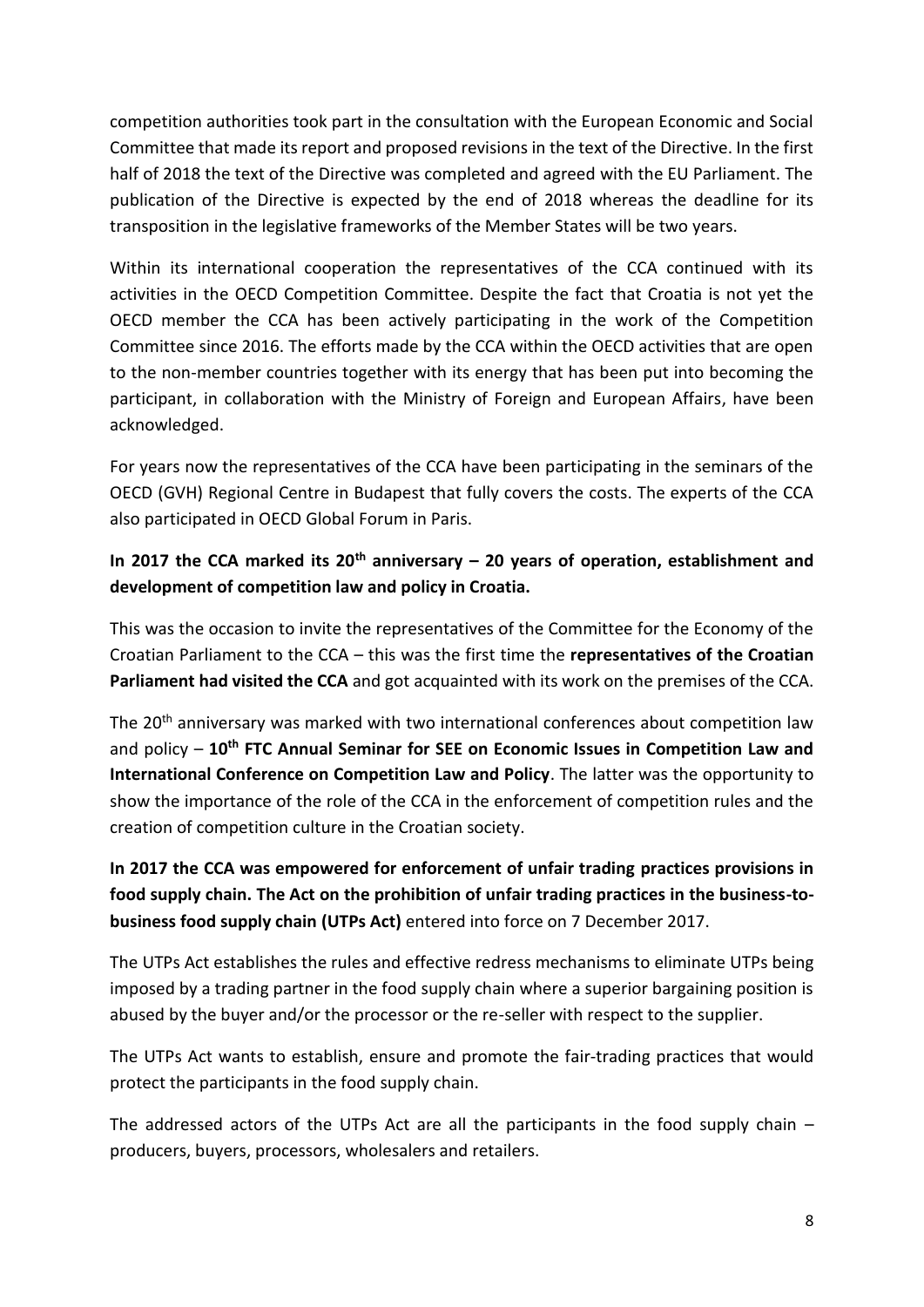Taking into account the 2013 EU stakeholders' self-regulatory framework (the Supply Chain Initiative) and the European Commission Communication tackling unfair trading practices in the business-to-business food supply chain in 2014, the Republic of Croatia decided to regulate the area concerned incorporating the best solutions from the previous documents into a legislative framework.

Namely, over the past few decades, developments such as the increased concentration and vertical integration of market participants across the EU have led to structural changes in the food supply chain. These developments have contributed to a situation of significantly different levels of bargaining power and economic imbalances in individual trade relations between the traders and small and medium-sized suppliers. An effective enforcement system, apart from the costly civil law court proceedings, needs to address the weaker party's fear of compromising its commercial relationship when complaining openly to authorities about UTPs.

Based on the 2016 Commission Report on unfair business-to-business trading practices in the food supply chain the Croatian UTPs Act defines four major forms of UTPs in the unfair use of superior bargaining power in the situations where one party unduly or unfairly shifts its own costs or entrepreneurial risks to the other party; where one party makes unilateral and/or retroactive changes to a contract; where a confidentiality clause is violated and where a contractual relationship has been unfairly terminated.

The UTPs Act provided for the transition period until 31 March 2018 for all the retailers, buyers and processors who had to adjust the provisions of the contracts entered into between the buyers and re-sellers and the re-sellers and/or processors and their suppliers that had been concluded before the UTPs Act entered into force, with the UTPs rules. Otherwise, these contracts became null and void on 1 April 2018.

With the view to conveying clear and comprehensible information about the new piece of legislation to the addressed actors in December 2017 the CCA in collaboration with the Croatian Chamber of the Economy (HGK), the Croatian Employers' Association (HUP), the Ministry of Agriculture, attorneys and addressed actors, drafted the first version of the Guidebook on unfair trading practices that brings together the Q&As in the area concerned. The document has been published on the web page of the CCA and the Ministry of Agriculture.

During February and March 2018, the representatives of the Ministry of Agriculture and the CCA in cooperation with the Croatian Chamber of the Economy held a number of interactive workshops about the application of the UTPs rules in Zagreb, Split, Osijek, Rijeka, Pula and Varaždin. The workshops attracted some 700 participants.

The full application of the UTPs Act started on 1 April 2018, in other words, after the report period of 2017. Nevertheless, it is worth mentioning that until the completion of this report using the sampling strategy the CCA has already requested ex officio and received some 150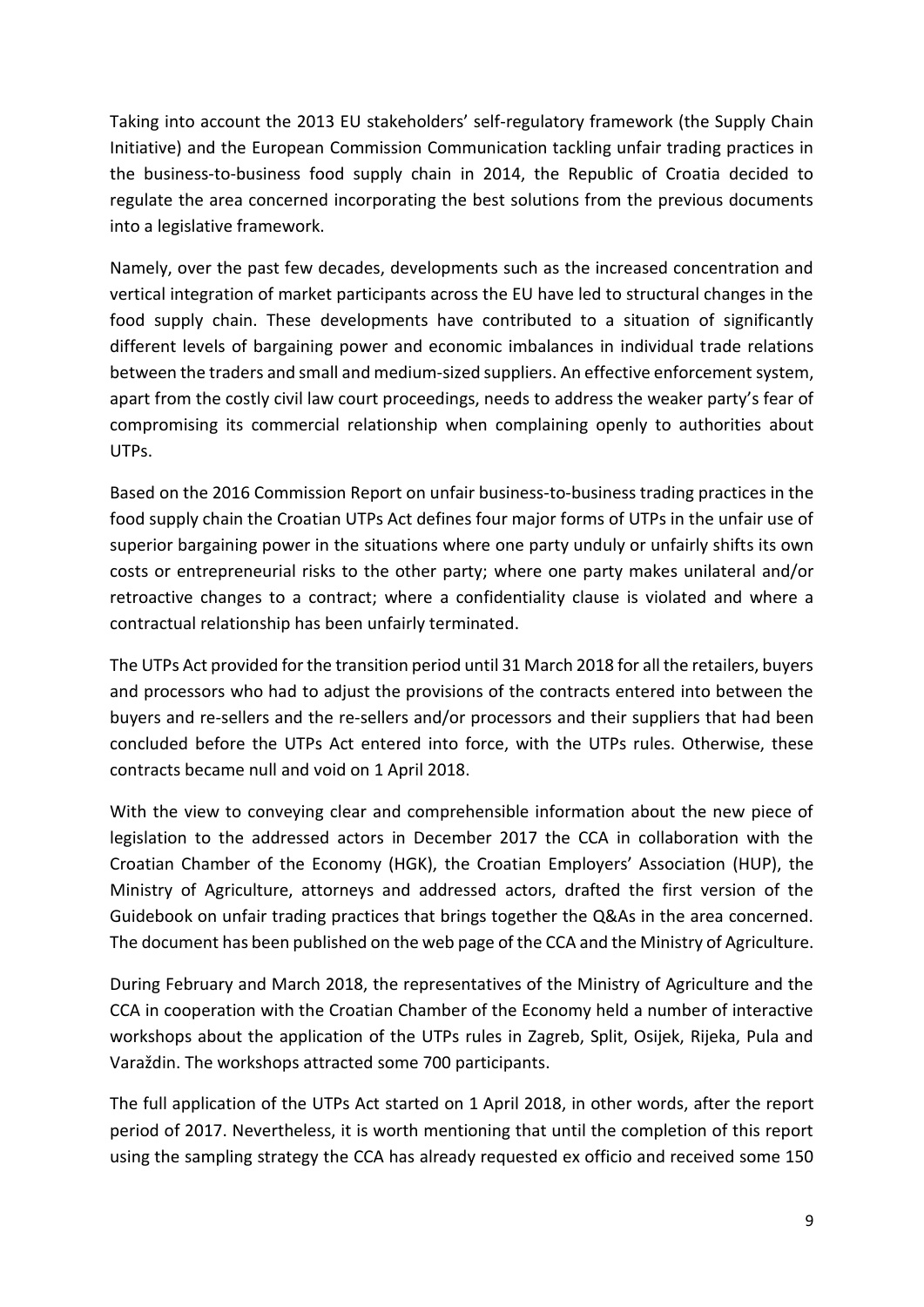contracts that had been concluded between the resellers and their suppliers, home and abroad, with the view to establishing whether the UTPs Act provisions have been respected.

The analysis of the contracts is a complex and time-consuming proceeding due to a large number of necessary steps that must be taken in order to established whether the unfair trading practices have been used and UTPs rules violated. Thus, the proceeding may last from six to nine months.

At the time this report is submitted to the Croatian Parliament and notwithstanding the fact that the cases referred to before are still pending, in some 30 received contracts the CCA spotted the existence of one or more unclear provisions that may raise concerns. The circumstances of these cases indicated that opening of a formal investigation was necessary. At this moment some 20 administrative proceedings have been initiated by the CCA against retailers, buyers or processors.

The CCA received also a number of anonymous complaints that served as a basis for the initiation of the proceedings against particular buyers of agricultural products.

In line with its confidentiality obligation, the CCA cannot give comments or provide any information about an ongoing case. It publishes the final decision in its entirety on its website.

The cases in this area of CCA competence will be discussed in more detail in its annual report for 2018.

The Croatian Parliament ratified the Revisions of the CCA Statue on 29 June 2018. The revisions incorporate the changes of the organisational structure, concretely, the establishment of the Unfair Trading Practices Division and the expansion of the jurisdiction concerning the Competition Council and the expert team. Financial resources from the State Budget were ensured for the salaries of six new employees (four lawyers and two economists), necessary equipment and the rise in overheads in the amount of HR Kuna 1.360,628.

**As a legal person with public powers the CCA particularly pays attention to how it pursues its activities and carefully balances its budget.** 

**The CCA is financed exclusively from the State budget and has no operational or financial revenue of its own**. Administrative fees and fines set and imposed by the CCA are contributed to the State budget of the Republic of Croatia.

The planned funds for the regular operational activities falling under the scope of the CCA in the State budget for 2017 amounted to **HR KUNA 11,348.740**. The total executed budget in 2017 amounted to **HR KUNA 11,117,685**, which was 97.96 % of the planned funds.

In 2017 the expenditures for employees held the highest share of HR KUNA 7.527,225.28 or 67.7 % in the total expenditures. These expenditures rose by HR KUNA 37,154.44 or 0.5 % compared with 2016 due to the rise in basic salary and stored-up labour.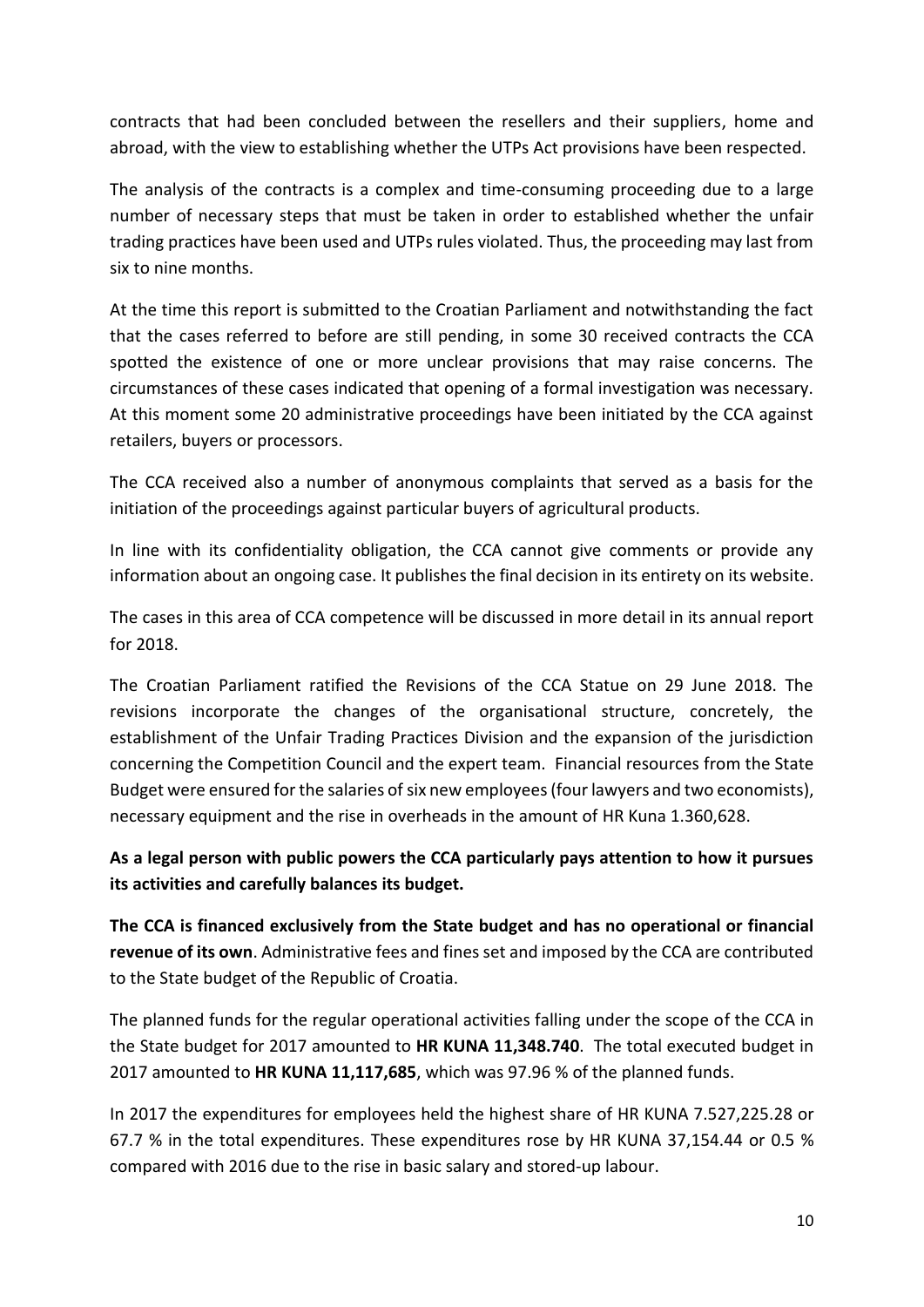Material costs held a 29.72 % share in total expenditures. The highest share in material costs of 76.5 % was attributed to the expenditures for services. Within this category of costs, the significant part was contributed to the costs for the lease of business premises and equipment of HR KUNA 1.461,301.38 (57.82 % expenditures for services).

Compared with 2016 material costs rose by 27.73 % that were used for data management software upgrade and data migration.

The CCA has been endeavouring to use the resources with minimum spending. Optimal spending is also achieved by workshops and trainings held by the experts of the CCA for their colleagues and co-workers in the form of so-called *in-house workshops* where interesting cases from the CCA practice or EC practice are presented and discussed. The CCA scrutinizes all the costs relating to the everyday operation of the staff, and particularly the travel costs for the trips of the staff that are mandatory, such as the participation in the meetings of the ECN working groups. These travel costs are meticulously planned and evaluated given the fact that the part of these costs is remunerated by the European Commission.

The CCA financial year of 2017 was generally marked by plan reductions and savings for the State Budget. On one hand this was due to the reductions in staff, maternity leaves and sick leaves, on the other hand, the introduction of the central public procurement procedure resulted in lower costs and falling administrative fees.

**In the forthcoming period** the CCA will focus its activities on sanctioning of the most severe distortions of competition, such as abuse of a dominant position by undertakings in the market and restrictive agreements between undertakings. It is expected that the activities relating to merger control will be intensified due to the consolidation processes in the market and the still present consequences of the economic and financial crisis.

The CCA will continue to carry out the annual sector inquiries in the groceries sector and the press publishing industry. Other market studies in particular sectors will be planned by the CCA depending on the likeliness of infringements of competition rules in sensitive markets and potential harm for the consumers.

The CCA will keep competition advocacy, raising awareness about compliance with competition rules and creating of competition culture in the centre of its interest.

The enforcement of the recently adopted Act on the prohibition of unfair trading practices in the business-to-business food supply chain asks for a number of structural, organizational and manpower requirements. The CCA as the authority in charge of the enforcement of the UTPs Act at the national level will continue to actively cooperate with the Ministry of Agriculture and its experts will participate in the drafting of positions and comments regarding the Directive of the European Parliament and of the Council on unfair trading practices in business-to-business relationships in the food supply chain.